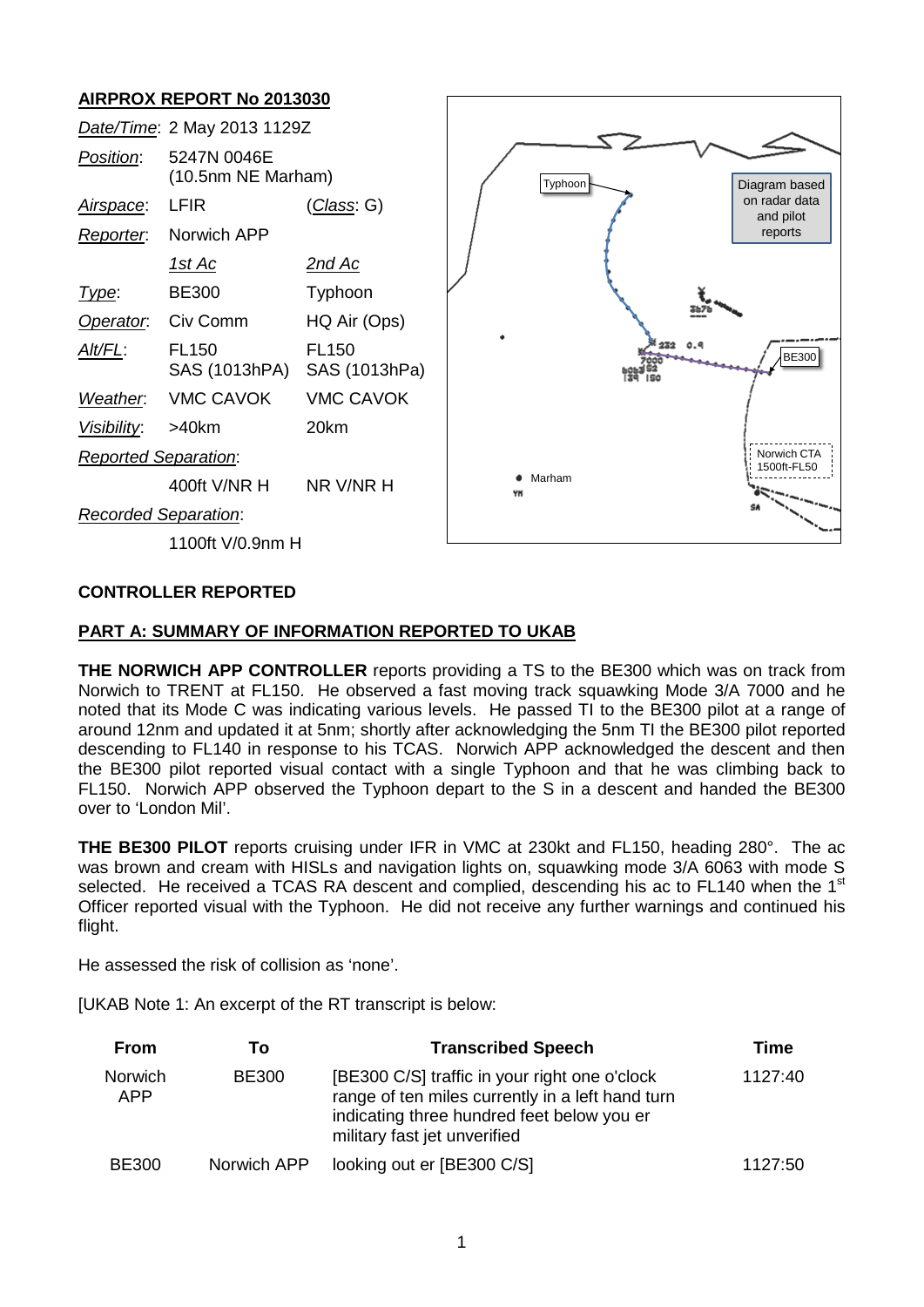| <b>From</b>           | To           | <b>Transcribed Speech</b>                                                                                                                                         | Time     |
|-----------------------|--------------|-------------------------------------------------------------------------------------------------------------------------------------------------------------------|----------|
| <b>Norwich</b><br>APP | <b>BE300</b> | [BE300 C/S] that previously called traffic now in<br>your right one o'clock four miles opposite<br>direction is still in a lefthand turn indicating<br>same level | 1128:40  |
| <b>BE300</b>          | Norwich APP  | and [BE300 C/S] TCAS descent                                                                                                                                      |          |
| <b>Norwich</b><br>APP | <b>BE300</b> | Roger                                                                                                                                                             | 1128:50  |
| <b>BE300</b>          | Norwich APP  | [BE300 C/S] now levelling er just below one<br>four zero er traffic in sight, Typhoon                                                                             | 1129:00] |

**THE TYPHOON PILOT** reports heading SW at FL150 in his grey ac squawking mode 3/A 7000 with modes C and S selected. He was conducting Close Air Support (CAS) under the control of a ground agency and in receipt of a BS from Marham APP.

The CAS exercise was covered by the following NOTAM, which was valid at the time of the Airprox:

'FORWARD AIR CTL EXER. FAST JET AND ROTARY ACFT WILL CONDUCT HIGH ENERGY MANOEUVRES WI 5NM RADIUS 523223N 0004723E (STANFORD TRAINING AREA, NORFOLK). ACFT MAY OPR OUTSIDE GIVEN AREA AND MAY BE UNABLE TO COMPLY WITH THE RULES OF THE AIR. MAJORITY ACT 2000FT AMSL AND BLW. CREWS WISHING TO TRANSIT THE AREA SHOULD CTC LEGEND CTL ON 284.475MHZ OR 267.500MHZ. OPS CTC 07577 477411. 13-04-0448/AS3 LOWER: SFC UPPER: 15000FT AMSL SCHEDULE: 0900-2230'

The pilot reports receiving TI on a light ac and on the BE300 'Left 11 o'clock, left to right FL 150, 4nm'. A few seconds later he received updated TI 'previous called traffic 12 o'clock, 2 miles, left to right, below'. At that time he intended to turn NE and descend to low level and responded 'descending low level in 30 sec'. He received further TI 'left 1 o'clock FL140' and at that time he was turning on to NW, he thought. He did not achieve visual or radar contact with the BE300.

He assessed the risk as 'low'.

**MARHAM SUPERVISOR** reports (based on the RT transcripts) that the Typhoon was under a BS from Marham APP whilst carrying out CAS tasking at Sculthorpe under the control of a ground agency on another frequency. The pilot was offered the Chatham and Barnsley RPS and he selected the Chatham of 1018hPa. After around 10 minutes under a BS Marham APP tried unsuccessfully to contact the Typhoon pilot and transmitted TI blind on a light ac and at 200ft and shortly afterwards passed further TI on the BE300 in the Typhoon's 'left, 11 o'clock, 4 miles crossing left to right at FL150'. Shortly afterwards Marham APP updated the TI, informing the Typhoon pilot that the BE300 was in his '12 o'clock, 2 miles, crossing left to right now 500' below'. The pilot responded that he was looking for the traffic and intended to descend to low level in 30secs. Marham APP responded with updated TI.

He perceived the severity of the occurrence as 'medium'.

**ATSI** reports:

Background:

The BE300 had departed Norwich on an IFR flight in VMC to Hawarden and was in receipt of a TS from Norwich APP. The BE300 was transponding Mode 3/A code 6063.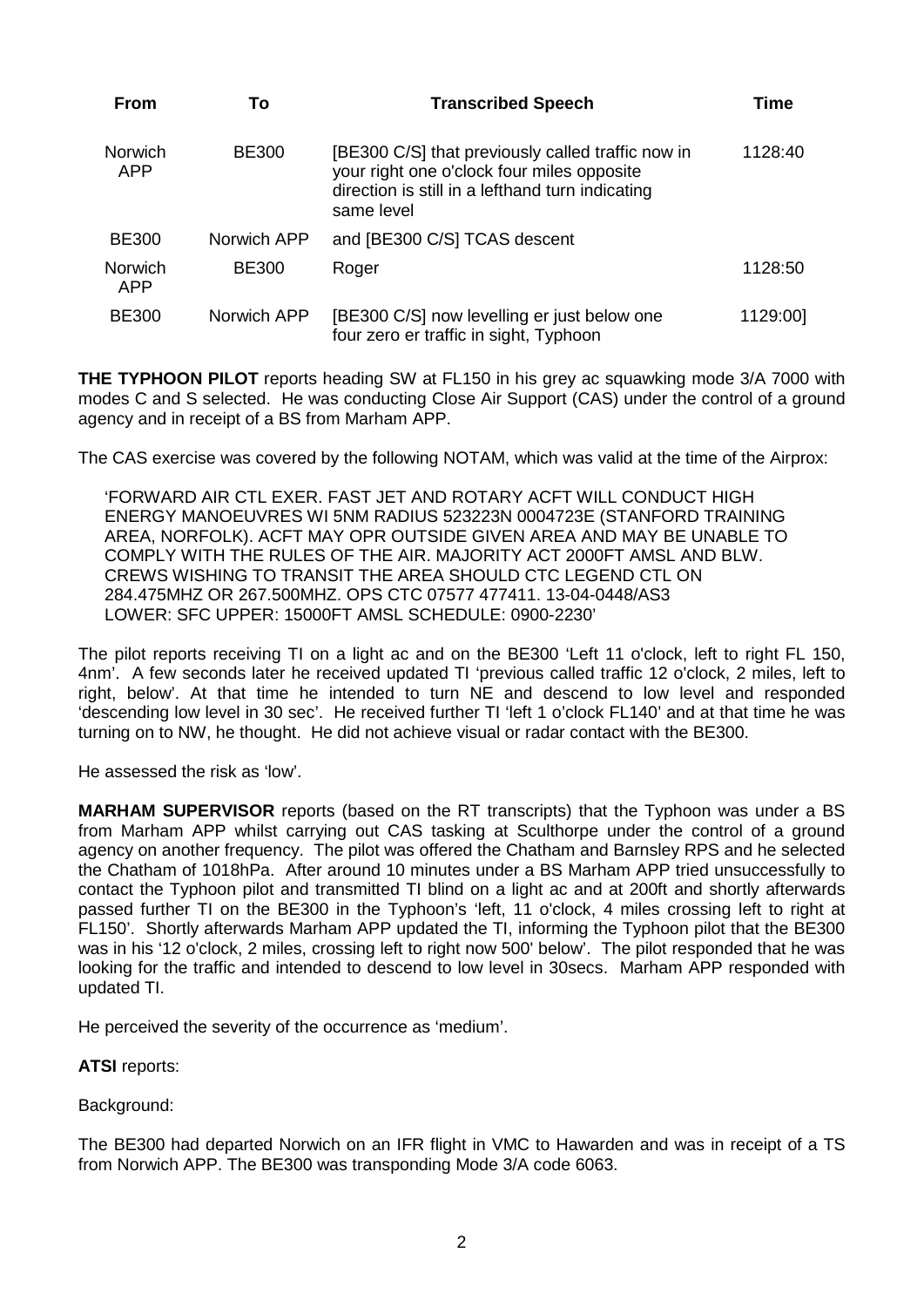The Typhoon had departed RAF Coningsby and was conducting exercises in VMC as a singleton and reported receiving a BS from Marham APP. The Typhoon was squawking mode 3/A 7000.

Norwich APP was providing an Approach Control Service and services outside controlled airspace with the use of primary and secondary radar. There were no reported unserviceabilities or distractions and the controller had been in position for 29 minutes.

ATSI had access to the reports of both pilots and the Norwich APP controller, recorded area surveillance, transcription of frequency 119.350MHz and recordings of the Radar telephone line.

Factual History:

Norwich APP pre-noted the BE300 to London Military (Lon Mil) at 1117:20. It was agreed that the BE300 would be handed over to Lon Mil at FL150 on track to TRENT.

The BE300 called Norwich APP at 1121:10 having departed RW27 on rwy heading and climbing to FL150. A TS was requested and agreed. Norwich APP instructed the BE300 to resume own navigation direct TNT.

At 1127:40 Norwich APP informed the BE300, *"…traffic in your right one o'clock range of ten miles currently in a left hand turn indicating three hundred feet below you er military fast jet unverified*." The BE300 reported, "...*looking out*". See Figure 1 below.



Note 5nm scale depicted.

Norwich APP passed updated TI at 1128:32, "…*that previously called traffic now in your right one o'clock four miles opposite direction is still in a left hand turn indicating same level*." The BE300 responded immediately afterwards at 1128:44 (Figure 2) with, "…*TCAS descent*." This was acknowledged by the controller.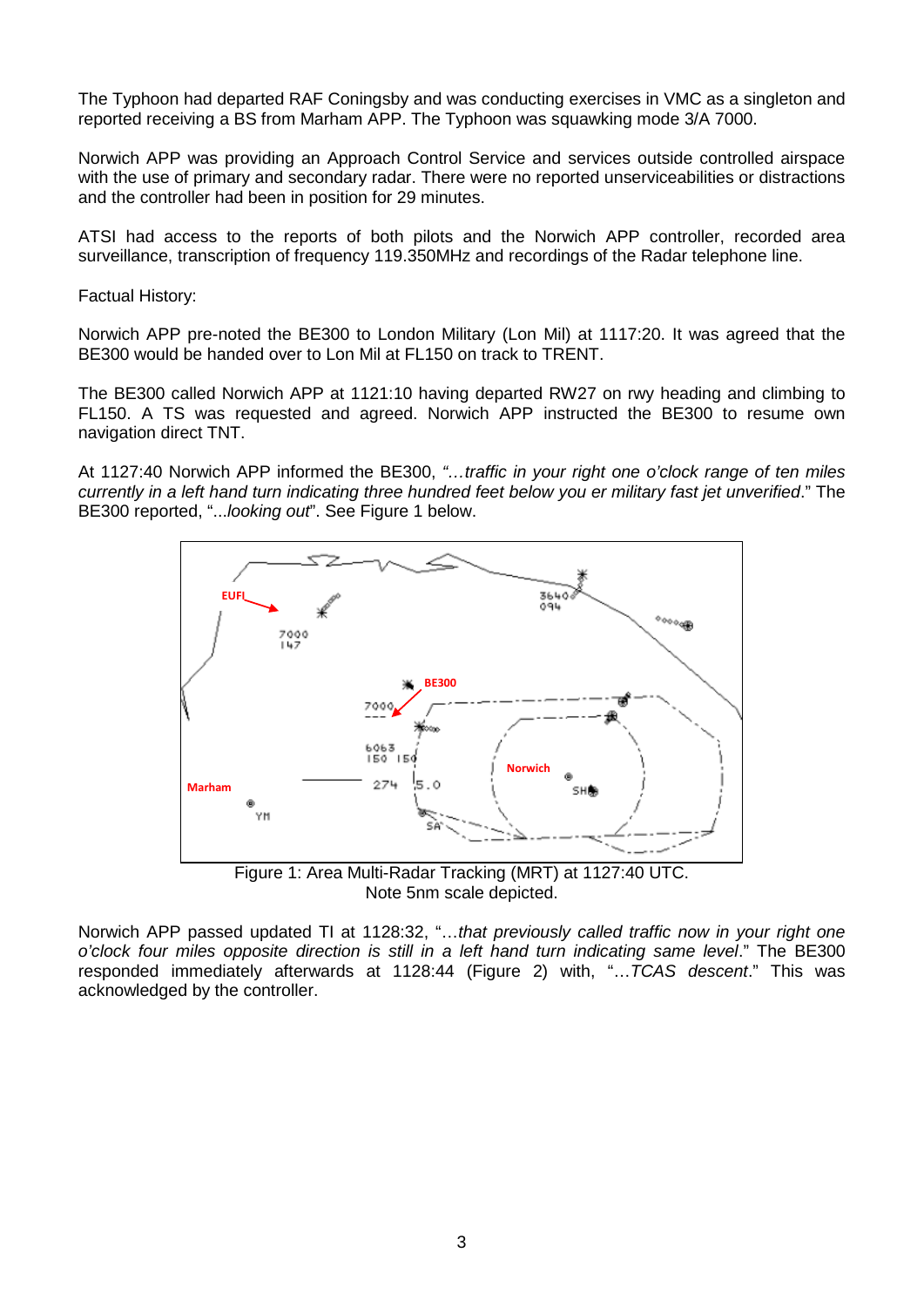

The Typhoon pilot reported that Marham APP passed TI on the BE300 twice, initially in his 11 o'clock position, L to R, at 4nm at FL150, and then in his 12 o'clock, L to R, 2nm and below his level. This appears to correspond with the Typhoon rolling-out of its LH turn and passing down the RH side of the BE300.

The CPA occurred at 1129:02 as the Typhoon pass down the RH side of the BE300 at a range of 0.9nm and 1100ft above (Figure 3). [UKAB Note 2: The ac to ac distance at this time was calculated by ATSI as 0.92nm.] The Typhoon climbed to FL166 and the BE300 descended to FL138. The Typhoon pilot subsequently reported not acquiring the BE300 visually.



– Closest Point of Approach

At 1129:04 the BE300 reported, "… *now levelling er just below one four zero er traffic in sight Typhoon.*" The controller requested that the BE300 report ready to return to its cleared level, to which the pilot reported that they were climbing back to FL150 on track TNT.

Norwich APP transferred the BE300 to London Military at 1130:14.

Analysis:

Both ac were operating in Class G uncontrolled airspace where the responsibility for collision avoidance ultimately rests with the pilot. The Typhoon reported being under a BS and the BE300 was in receipt of a TS.

Pilots under a BS should not expect any form of TI; however, if a controller with access to surveillance-derived information considers that a definite risk of collision exists a warning may be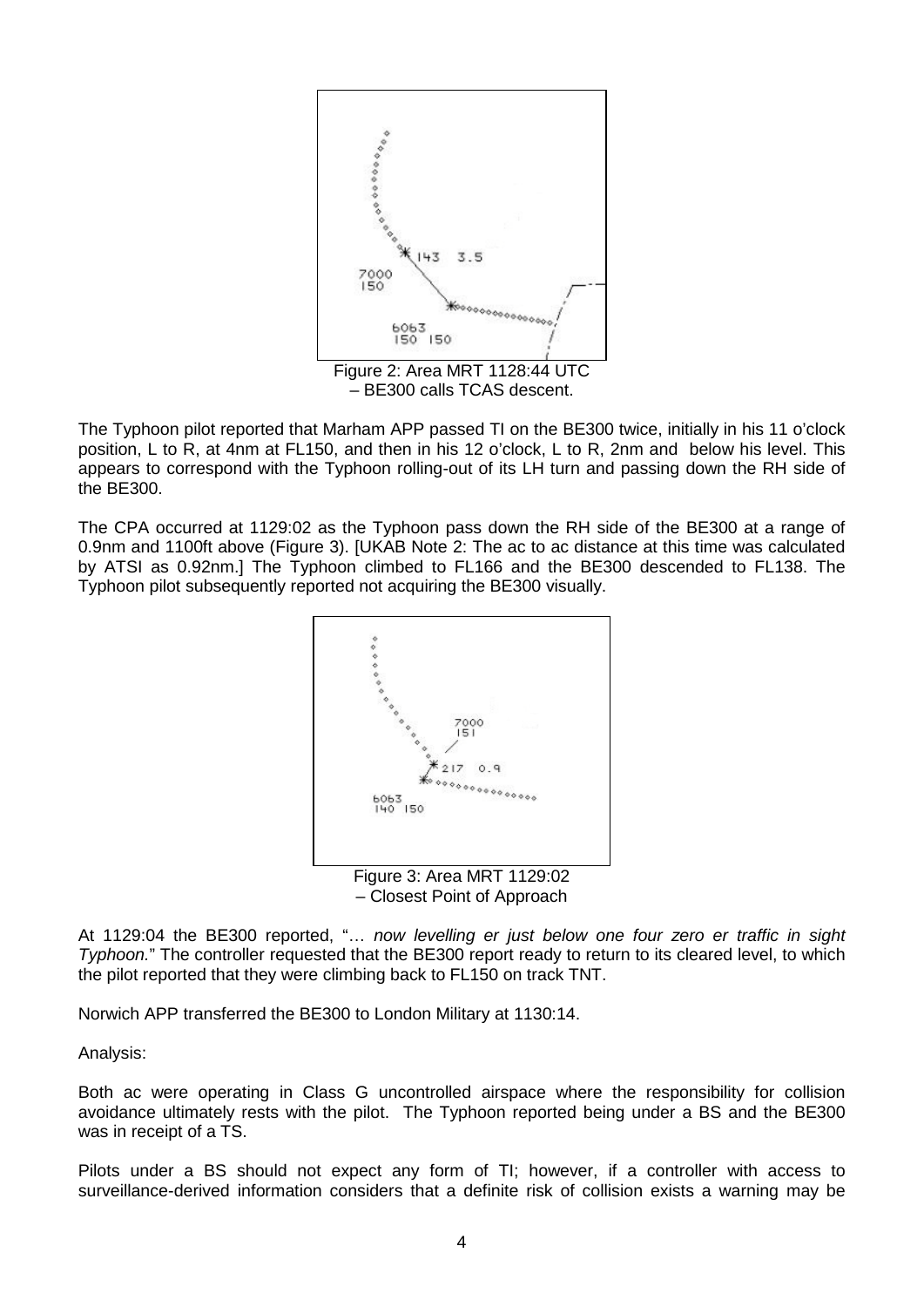passed to the pilot. Similarly, controllers providing a TS will pass TI on relevant traffic, which will be updated if the traffic continues to constitute a definite hazard. Subsequent to the provision of such TI a pilot may request an upgrade to a DS.

Based on the Norwich APP RTF and the Typhoon pilot's report the controllers concerned provided appropriate TI of traffic as required. The BE300 pilot did not request a change of service. Ultimately the BE300 responded to a TCAS command.

Conclusion:

An Airprox occurred 20nm WNW of Norwich Airport. A BE300 and a Typhoon came into proximity at FL150. The BE300 was on a W'ly track maintaining FL150 and had been warned of the presence of the Typhoon. The Typhoon executed a LH turn at FL150 towards the BE300 resulting in the BE300 executing a TCAS descent. Minimum ac to ac distance was 0.92nm (0.9nm laterally and 1100ft vertically).

Both ac were in receipt of an ATSOCAS and received appropriate TI and warnings from their respective controllers.

**BM SAFETY POLICY AND ASSURANCE** reports that the incident sequence commenced at 1128:12 as Marham APP attempted to contact the Typhoon. At this point the Typhoon was in a LH turn 8.7nm NW of the BE300 indicating FL148; the BE300 was tracking WNW'ly at FL150. Having waited 5-secs for a response from the Typhoon, Marham APP transmitted 'blind' to the Typhoon, passing TI on unrelated GA traffic. Immediately after, at 1128:36 as the Typhoon had steadied on a SE'ly track, Marham APP passed accurate TI on the BE300 stating, "[Typhoon c/s] transmitting blind, traffic left eleven *o'clock, four miles, crossing left right at Flight Level 1-5-0*"; the TI was not acknowledged. Figure 1 depicts the incident geometry at this point; the ac squawking Mode 3/A 7000 is the Typhoon, the ac squawking Mode 3/A 6063 is the BE300.



Figure 1: Incident Geometry at 1128:36.

At 1128:50, Marham APP accurately updated the TI to the Typhoon on the BE300 stating that the, "...*previously called traffic twelve o'clock, 2 miles, left right, now five hundred feet below.*"; a raised tone was evident in the controller's voice. Figure 2 depicts the incident geometry at this point and this also reflects the point at which it became evident that the BE300 pilot had initiated a descent, arguably in response to a TCAS RA. The pilot of the Typhoon acknowledged this TI, advising that they would be, "...*descending low level in 30 seconds*."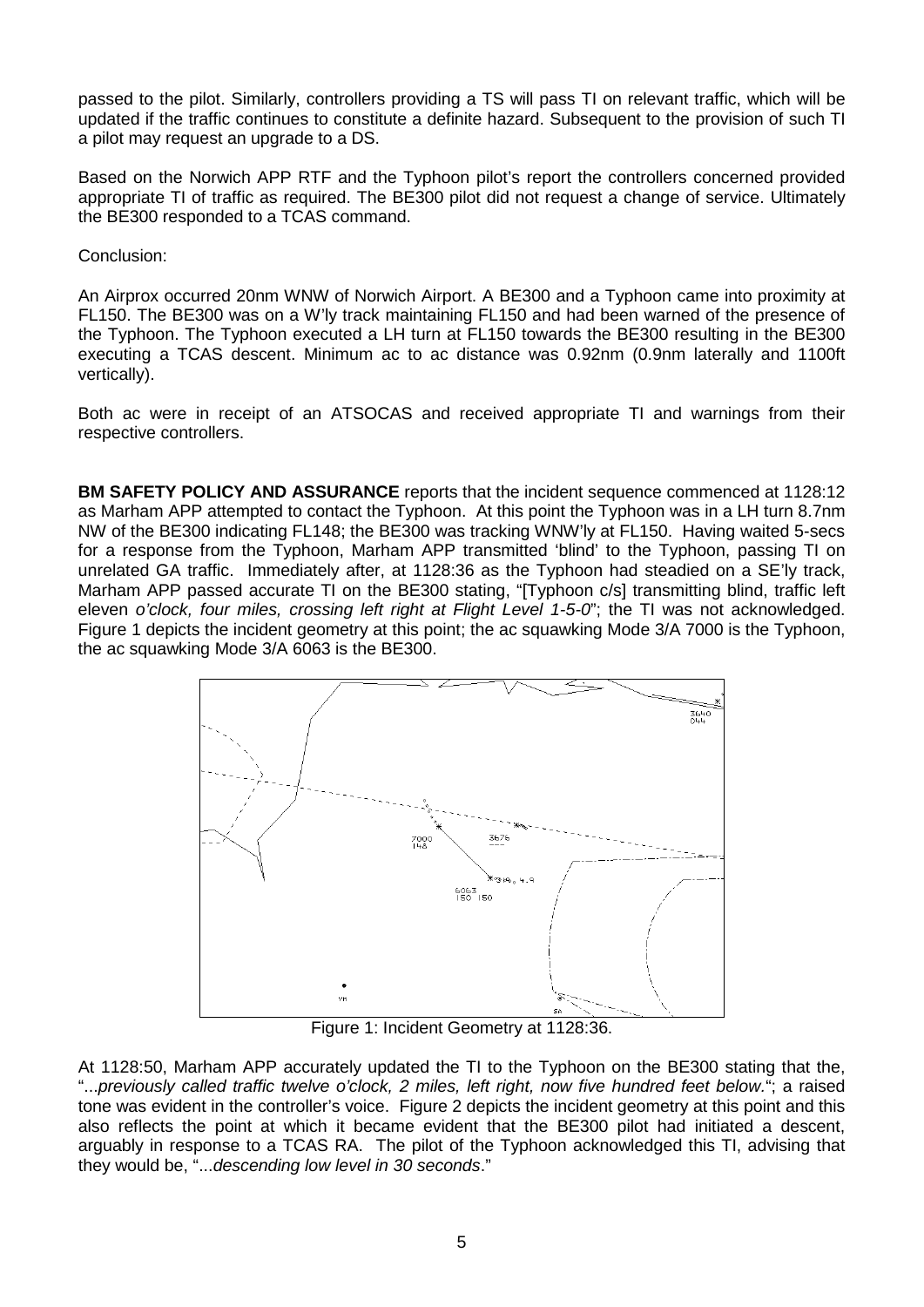

Figure 2: Incident Geometry at 1128:50.

Marham APP replied by updating the TI again advising, "...*that previously called traffic now at your left, one o'clock, uh tracking away at Flight Level 1-4-0*" which was acknowledged. The CPA occurred during this transmission from Marham APP at 1129:03, as the Typhoon passed 0.9nm NE of and behind the BE300 indicating FL151; the BE300 was indicating descent through FL140. Figure 3 depicts the incident geometry at the CPA.



Figure 3: Incident Geometry at the CPA, 1129:03.

From an ATM perspective, Marham APP exceeded their Duty of Care requirements under a BS in providing accurate and timely TI to the Typhoon and updating that TI until the conflict had passed.

**HQ AIR (OPS)** comments that following discussion with the Typhoon pilot, it was apparent that the TI had not been completely assimilated. The final call of 'left 1 o'clock' was assimilated as part of an erroneous impression that the other traffic was actually to the left, clear of his intended turn to the right, and arguably hindered visual acquisition. This is contrary to the otherwise credible ATSI suggestion that the pilot rolled out to pass behind the traffic. The pilot expressed surprise that CAT traffic was operating in class G airspace without a DS given their sensitivity to the presence of other traffic. The squadron SOP has been changed since this incident to mandate the use of a TS for similar exercises. Whilst this change would not have improved the service provided by Marham, it would have enabled Norwich APP to identify the Typhoon's controlling agency from their transponder code, although coordination would only normally have been attempted if the BE300 had been on a DS.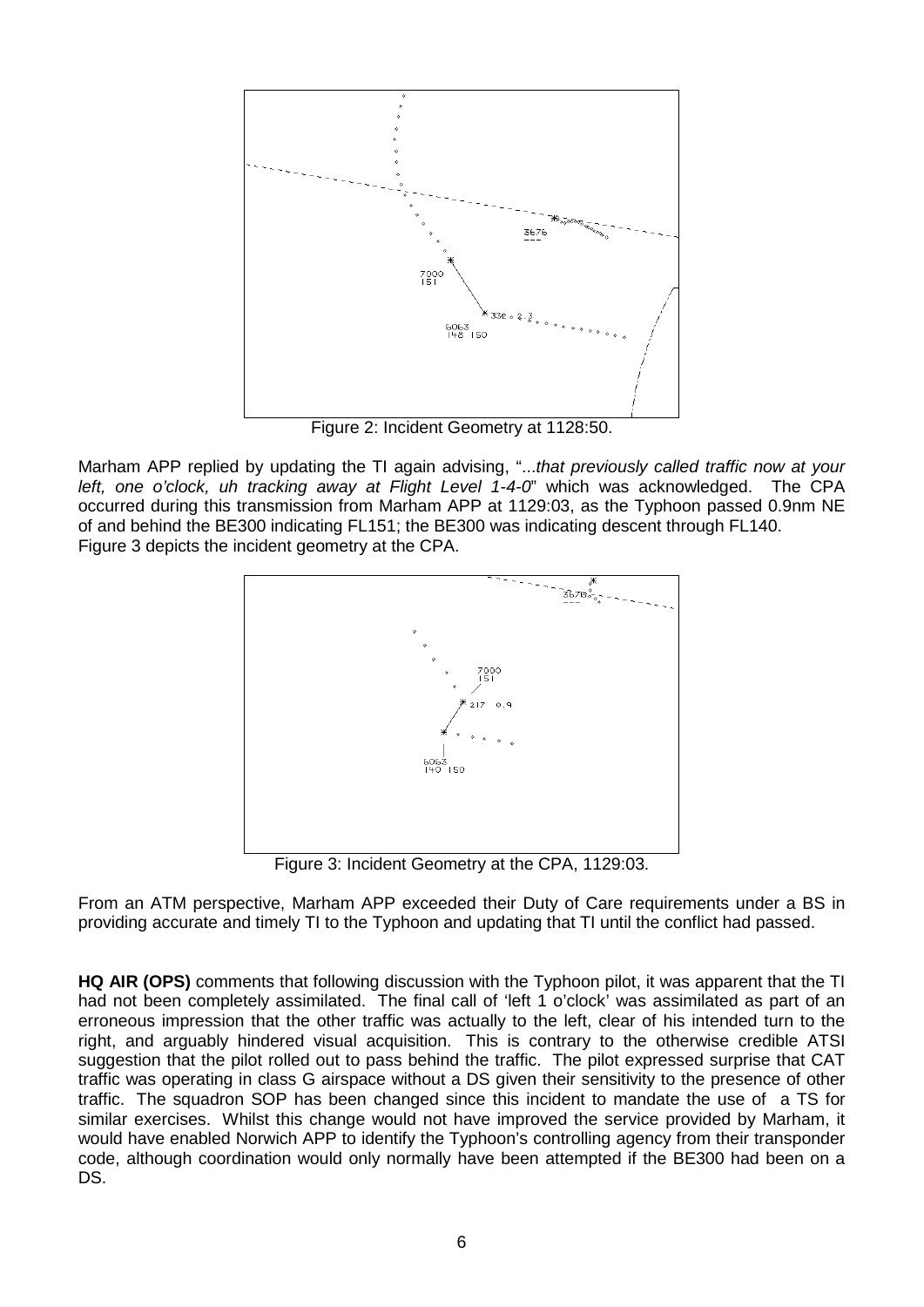## **PART B: SUMMARY OF THE BOARD'S DISCUSSIONS**

Information available to the Board consisted of reports from the pilots and the controllers as well as radar recordings and the RT transcripts.

The Board agreed that Norwich APP had passed accurate TI improving the BE300 crew's chance of seeing the Typhoon. It was not clear why the BE300 crew did not see the Typhoon earlier and it was unfortunate that the BE300 crew did not alter their course in response to the TI while conducting their visual search. An early alteration of course by a few degrees would forestall many of the Airprox incidents assessed by the Board.

The Typhoon was receiving a BS from Marham and was squawking Mode 3/A 7000 but the Marham APP controller could not recall the reason he had assigned that code. The Board agreed it would have been more helpful to other agencies, including Norwich APP, if the ac had been assigned a Marham squawk. Members also agreed that the Marham APP controller had made a good decision to pass TI on the BE300 to the Typhoon pilot even though this was not required under a BS. The Typhoon pilot had the impression that the BE300 was on his left and had not realised it was crossing his flight path; pilot Members considered it was likely that the Typhoon pilot, under the high workloads generated by his CAS tasking, had not fully assimilated the TI. It was agreed that a TS would have been a more appropriate service for this type of activity but the additional TI passed by Marham APP meant that a TS would not have changed the outcome of this Airprox. The HQ Air Members reported that the Typhoon Force has changed its policy so that pilots will seek a TS for CAS sorties in the future.

Several Members opined that the Typhoon may have been better served by seeking a service from LATCC(Mil) but the Military ATC Area Member explained that it may not have been appropriate if the sortie involved flying at lower levels as the NOTAM suggests.

The Board discussed the content of the NOTAM as the Typhoon was operating outside of the area described. It was agreed that if NOTAMs are to enable effective pre-flight planning it is essential that they describe the activity as accurately as possible.

The SARG Airspace Advisor informed the Board that the CAA has a legal obligation to notify unusual aerial activity and there is work ongoing to improve the effectiveness of the NOTAM system; as part of this work it has been recognised that the accuracy of the data contained in NOTAMs needs to be improved but that it is sometimes difficult to obtain accurate information describing specific activities and areas from military crews. The Military Low Flying Ops Advisor explained that the Low Flying Booking Cell staff is actively encouraging crews to include more accurate information as well as courses of action they would recommend other airspace users to take.

The Board made a Recommendation that the RAF should review the NOTAM process with the objective of ensuring that NOTAMs accurately describe the planned activity and the cooperation required from other airspace users.

The crews of both ac had a responsibility to see and avoid each other. The Typhoon pilot did not see the BE300 and the Typhoon was seen only by the co-pilot of the BE300 after they had reacted correctly to the TCAS RA and too late to take further action; the Board decided that the cause of the Airprox was a non-sighting by the Typhoon pilot and effectively a non-sighting by the BE300 crew. Due to the horizontal separation of 0.9nm at the CPA and the BE300 crew's response to the RA ensuring vertical separation of 1100ft the Board agreed that any risk of collision had been effectively removed: Risk Category C.

The Board agreed that the safety barriers pertinent to this Airprox were ATC and aircrew rules and procedures, visual sightings, controller and aircrew action, and situational awareness gained from RT, on-board systems and ACAS as well as compliance with a TCAS RA. It was agreed that overall these barriers had a 'limited' effect and the Airprox was allocated a score of 21 on the Event Risk Classification Matrix.